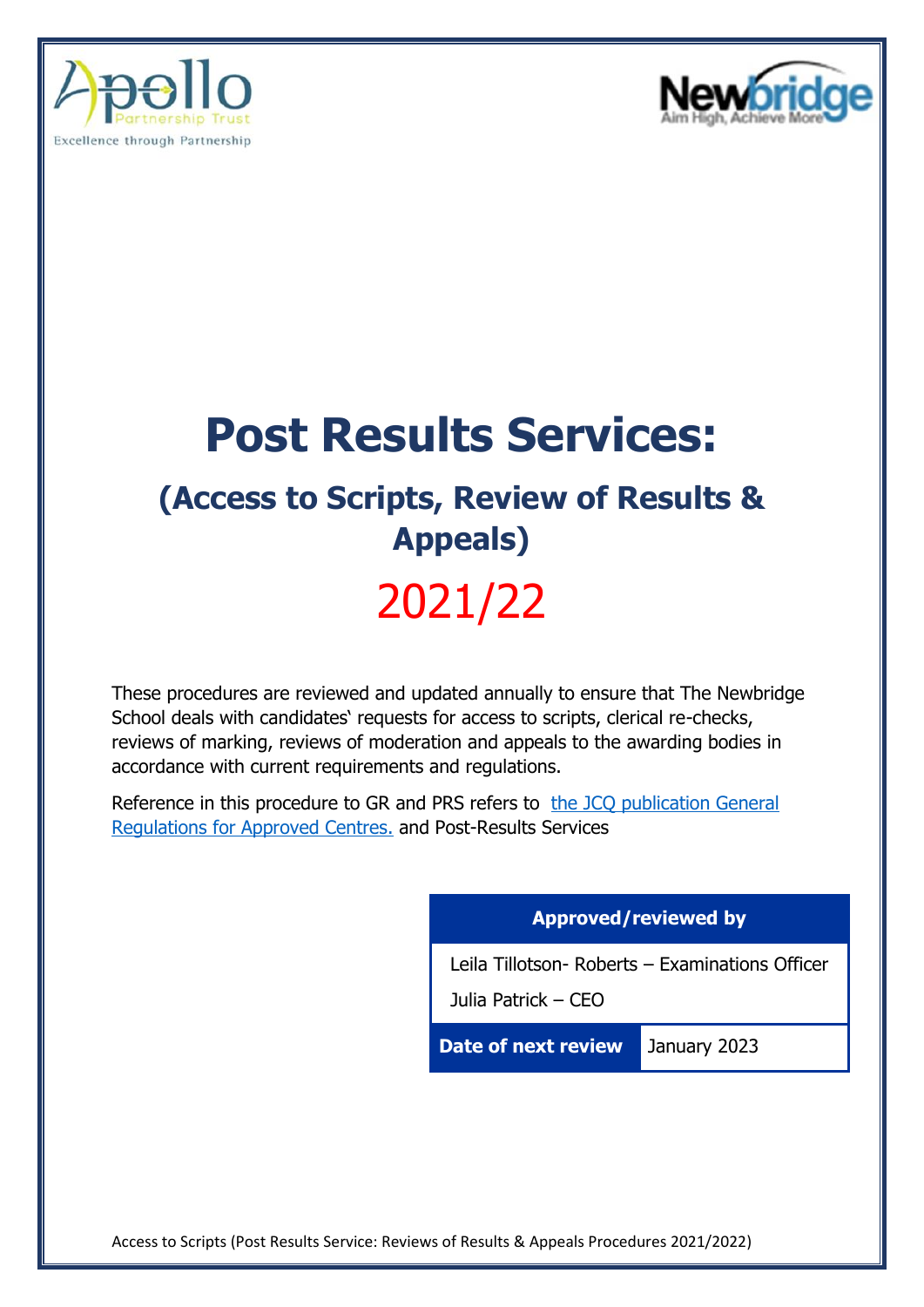



| <b>Centre Name</b>                | <b>The Newbridge School</b>    |
|-----------------------------------|--------------------------------|
| <b>Centre Number</b>              | 25182                          |
| Date Policy Created               | 21/01/2022                     |
| <b>Current Policy Reviewed by</b> | <b>Leila Tillotson-Roberts</b> |
| Current Policy approved by        | Julia Patrick                  |
| Date of Next Review               | January 2023                   |

#### **Key Staff involved in the procedure**

| Role                  | Name (s)                                    |
|-----------------------|---------------------------------------------|
| <b>Exams Officer</b>  | <b>Leila Tillotson-Roberts</b>              |
| <b>Senior Leaders</b> | Ms. Natalie Fox, Mr Nick Schober, Ms Laura  |
|                       | Drakeley, Mr Danny Birt, Ms Kirste Thompson |
| <b>Head of Centre</b> | Ms Julia Patrick (CEO), Mr Michael Gamble,  |
|                       | <b>Mr Michael Rowbottom</b>                 |
| Exams & Data Admin    | <b>Jodie Williamson</b>                     |

#### **Introduction**

Following the issue of results, awarding bodies make post-results services available. The JCQ post-results services currently available are detailed below.

#### **Access to Scripts (ATS):**

- Copies of scripts to support reviews of marking
- Copies of scripts to support teaching and learning

#### **Reviews of Results (RoRs):**

- Service 1 (Clerical re-check) This is the only service that can be requested for objective tests (multiple choice tests)
- Service 2 (Review of marking)
- Priority Service 2 (Review of marking) This service is only available for externally assessed components of GCE A-level specifications (an individual awarding body may also offer this priority service for other qualifications)
- Service 3 (Review of moderation) This service is not available to an individual candidate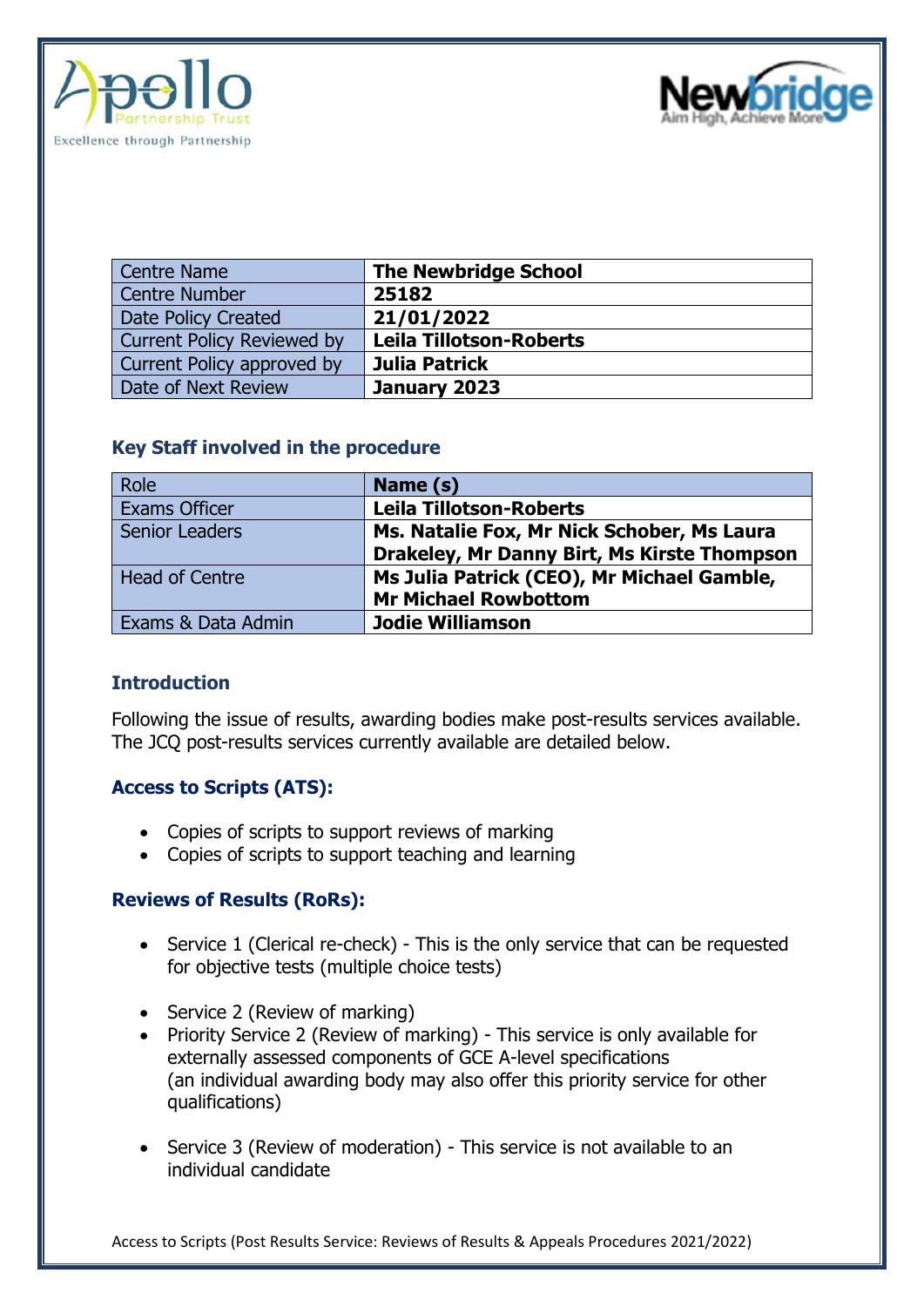



#### **Appeals:**

• The appeals process is available after receiving the outcome of a review of results

#### **Purpose of the procedure**

The purpose of these procedures is to confirm how The Newbridge School deals with candidates' requests for access to scripts, clerical re-checks, reviews of marking, reviews of moderation and appeals to the awarding bodies in compliance with JCQ regulations (GR 5.13).

Details of these procedures are made widely available and accessible to all candidates by

> • Information will be issued to students at the time of sharing their exam timetables. Updated information will be distributed on an ad-hoc basis. The centre may also share information via student assemblies and student bulletins.

#### **The Arrangements for Post-Results Services**

Candidates must be made aware of the arrangements for post-results services before they sit any examinations (GR 5.13)

A review of moderation cannot be undertaken upon the work of an individual candidate or the work of candidates not in the original sample (PRS 4.3)

#### **The appeals process is available after receiving the outcome of a review of results (PRS 5.1)**

At The Newbridge School:

Candidates are informed of the arrangements for post-results services and the availability of senior members of centre staff immediately after the publication of results, before they sit any examinations (GR 5.13)

Candidates are informed by

• Information will be sent out to students directly with their exam timetables. Updates to information will be emailed separately to students.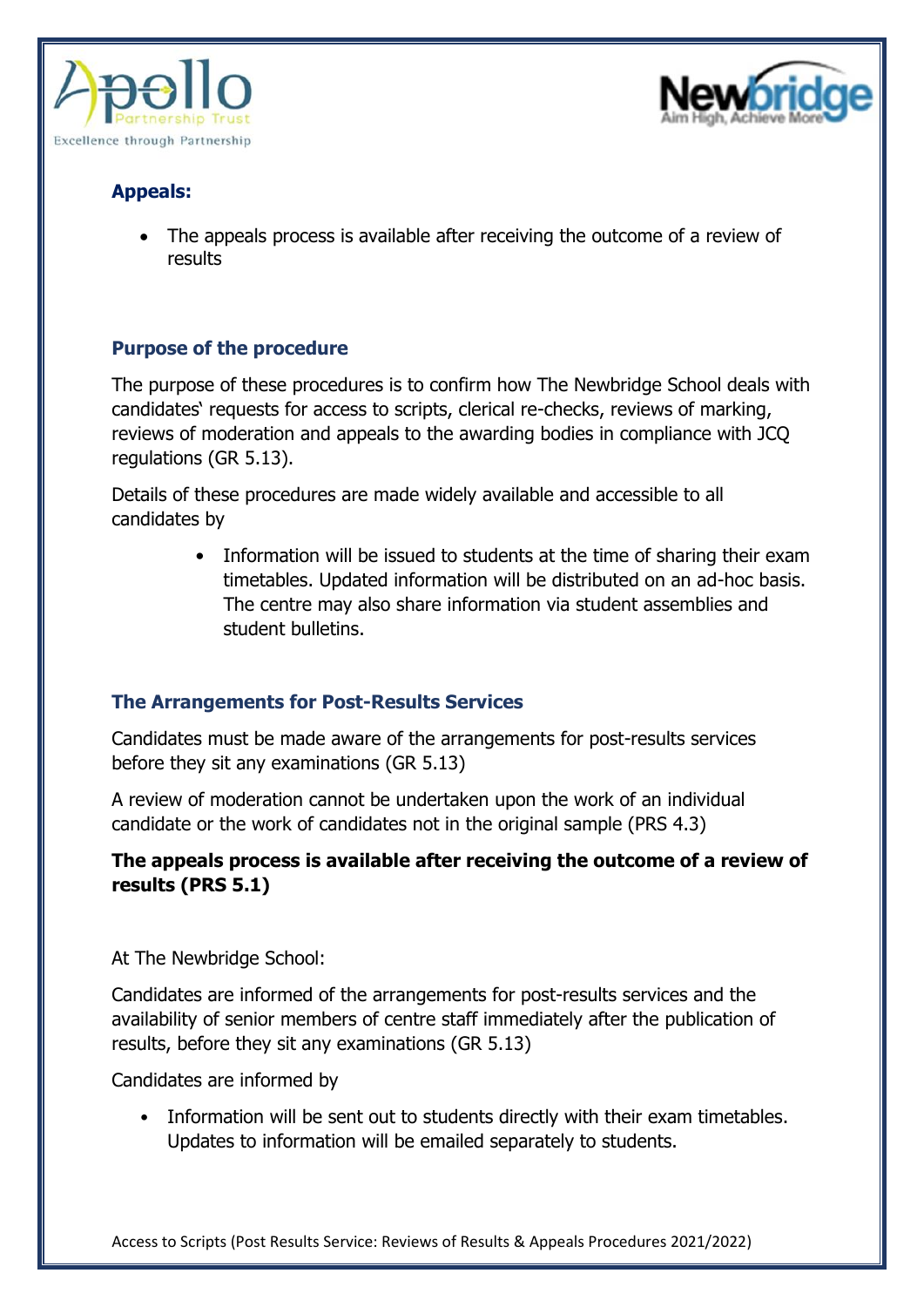



Full details of the post-results services, internal deadline(s) for requesting a service and the fees charged (where applicable) are provided by The Exams Officer and Head of Centre.

- Information will be shared with students directly with their exam timetables.
- A reminder will be issued in the period between the end of examinations and the issuing of results.

#### **Dealing with requests**

All post-results service requests from internal candidates must be made through the centre (GR 5.13)

At The Newbridge School the process to request a service is by

• completing a post-results services request in writing/email to the Exams Officer or Head of Centre.

#### **Candidate consent**

Candidates must provide their written consent for clerical re-checks, reviews of marking and access to scripts services offered by the awarding bodies after the publication of examination results (GR 5.13)

The Newbridge School will:

- Acquire written candidate consent (accepting informed consent via candidate email) in all cases before a request for a clerical recheck, a review of marking or an access to scripts service is submitted to the awarding body
- Acquire informed candidate consent to confirm the candidate understands that the final subject grade and/or mark awarded following a clerical recheck or a review of marking, and any subsequent appeal, may be lower than, higher than, or the same as the result which was originally awarded
- Only collect candidate consent after the publication of results
- Retain consent forms or e-mails from candidates for at least six months following the outcome of a clerical re-check or review of marking or any subsequent appeal (PRS 4.2)
- Retain consent/permission forms or e-mails from candidates to request and use their scripts for at least six months (PRS 6.2)

#### **Additional centre-specific actions**

Not Applicable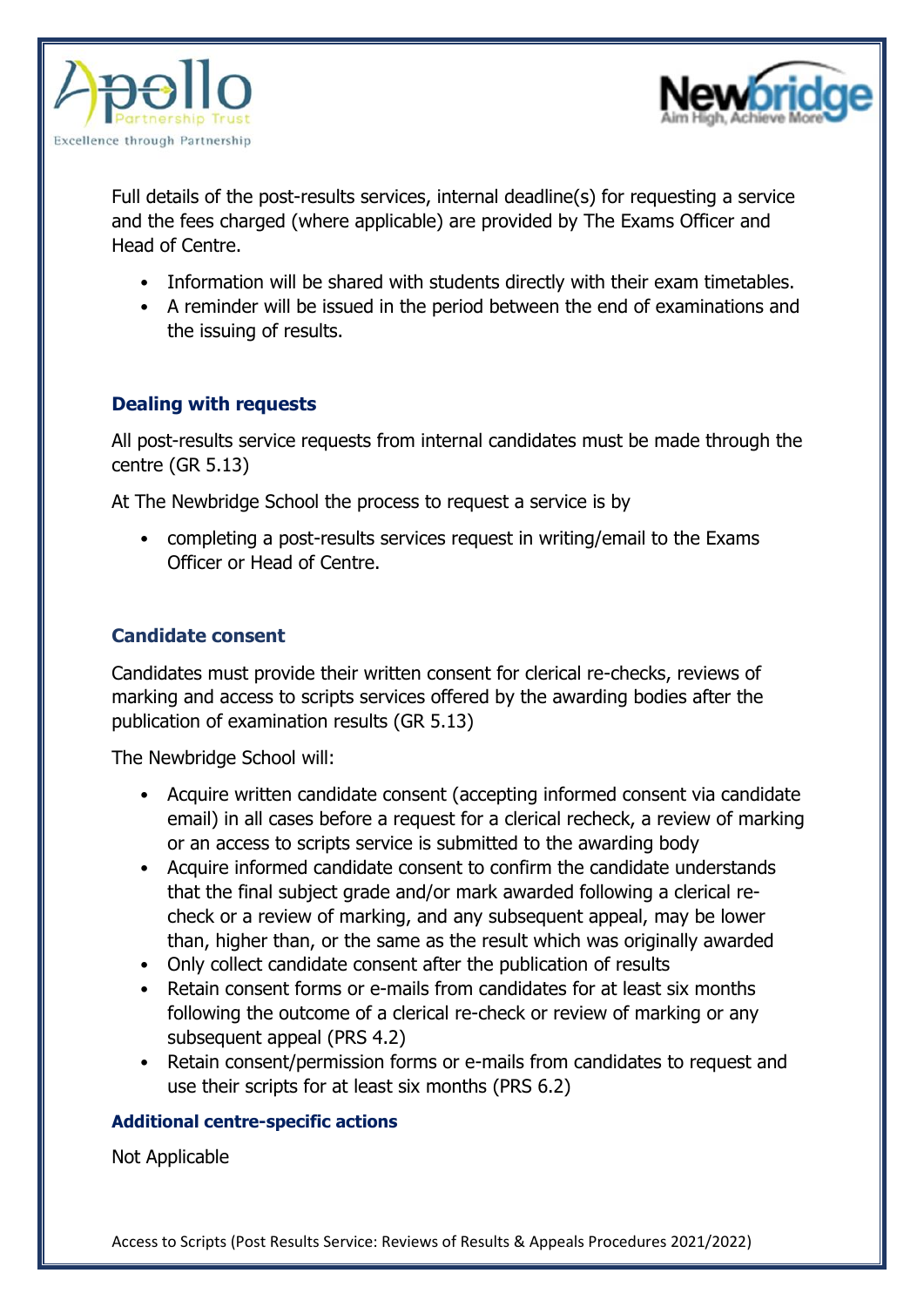



#### **Submitting requests**

The Newbridge School will:

- Submit requests electronically for clerical re-checks, reviews of marking, reviews of moderation and access to scripts by the published deadline(s) in accordance with the JCQ publication Post-results services (GR 5.13)
- Submit requests for appeals in accordance with the JCQ publication **A guide to the awarding bodies' appeals processes** (GR 5..13)
- Confirm the awarding body's acknowledgement of receipt of a review of results request prior to the deadline for submission of post results services and regularly check the progress of the request online (PRS 4.5)

#### **Additional centre-specific actions:**

Not Applicable

#### **Dealing with outcomes**

The Newbridge School will:

- (updated 2021/22) Ensure outcomes of clerical re-checks, reviews of marking, reviews of moderation and appeals are made known to candidates as soon as possible (GR 5.13)
- Candidates will be notified by email, which will include a copy of the outcome notification from the awarding body.

#### **Additional centre-specific actions:**

Not Applicable

#### **Managing disputes**

At The Newbridge School any dispute/disagreement will be managed in accordance with the centres internal appeals procedure to manage disputes when a candidate disagrees with a centre decision not to support a clerical re-check, a review of marking, a review of moderation or an appeal (GR 5.13).

#### **Additional centre-specific actions:**

Not Applicable